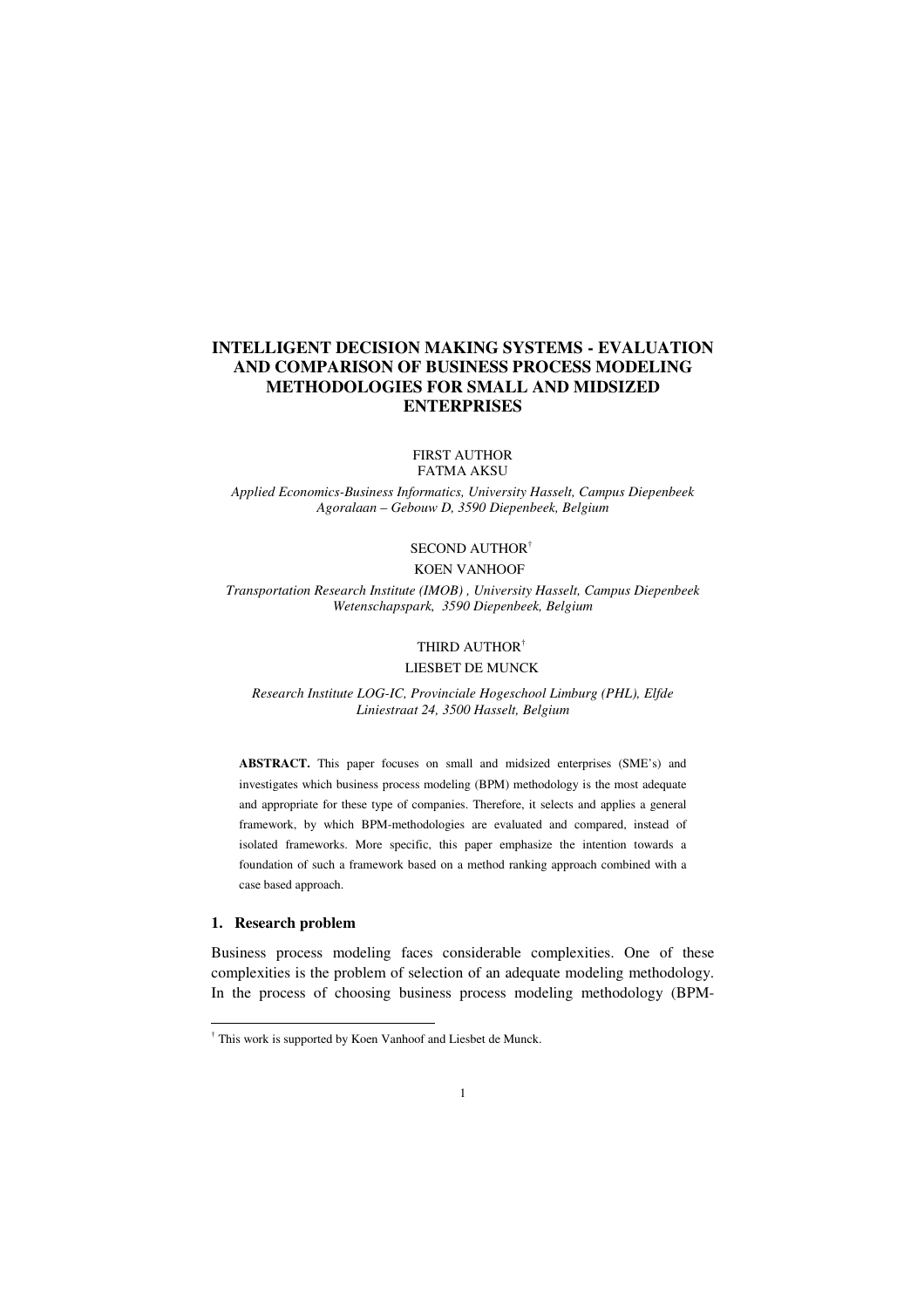methodology) most suited for the particular task the responsible decision maker has to act under such conditions as incomplete knowledge, insufficient resources, compatibility requirements, and lack of time. In this situation, responsible persons are often tempted to reduce risk by choosing from the set of familiar methodologies. The selection problem is further complicated because there are too many methodologies to choose from. [1]

Considering the fact that this research is integrated into the Tetra-project 2008-2009 which objective is to optimize information flows and interfaces in the logistic chain of small and midsized enterprises (SME's) there is a necessity for a BPM-methodology in the stage of analysis of this project. This paper focuses on SME's and investigates which BPM-methodology is the most adequate and appropriate considering these type of companies which have narrow or zero knowledge about the broad range of BPM-methodologies. Furthermore, in order to provide the SME's with knowledge concerning this topic on an effective and comprehensible level this paper selects and applies a general framework for selecting adequate BPM-methodologies instead of isolated and difficult selection frameworks.

#### **2. Selection of BPM-method(s) by means of generic framework**

## **2.1.** *Description of the generic framework*

Luo and Tung developed a general framework for selecting BPM-methodologies [2]. Assuming that there are objectives for using process modeling, this framework suggests that such objectives should determine the perspectives from which the process is modeled and that they require the modeling methodologies to possess certain modeling characteristics. At the same time, each method can be categorized in terms of its perspectives and characteristics. Luo and Tung derived a general procedure for evaluating and selecting BPM-methodologies from the proposed framework. This research uses the ideas of this procedure in a slightly different way. The adapted procedure includes the following steps:

- 1. Identification of modeling objectives;
- 2. Identification of BPM-methodologies;
- 3. Description of the identified BPM-methodologies, perspectives and characteristics;
- 4. Evaluation, comparison and pre-selection of the identified BPMmethodologies through expert experiences;
- 5. Case studies: application at two SME's;

2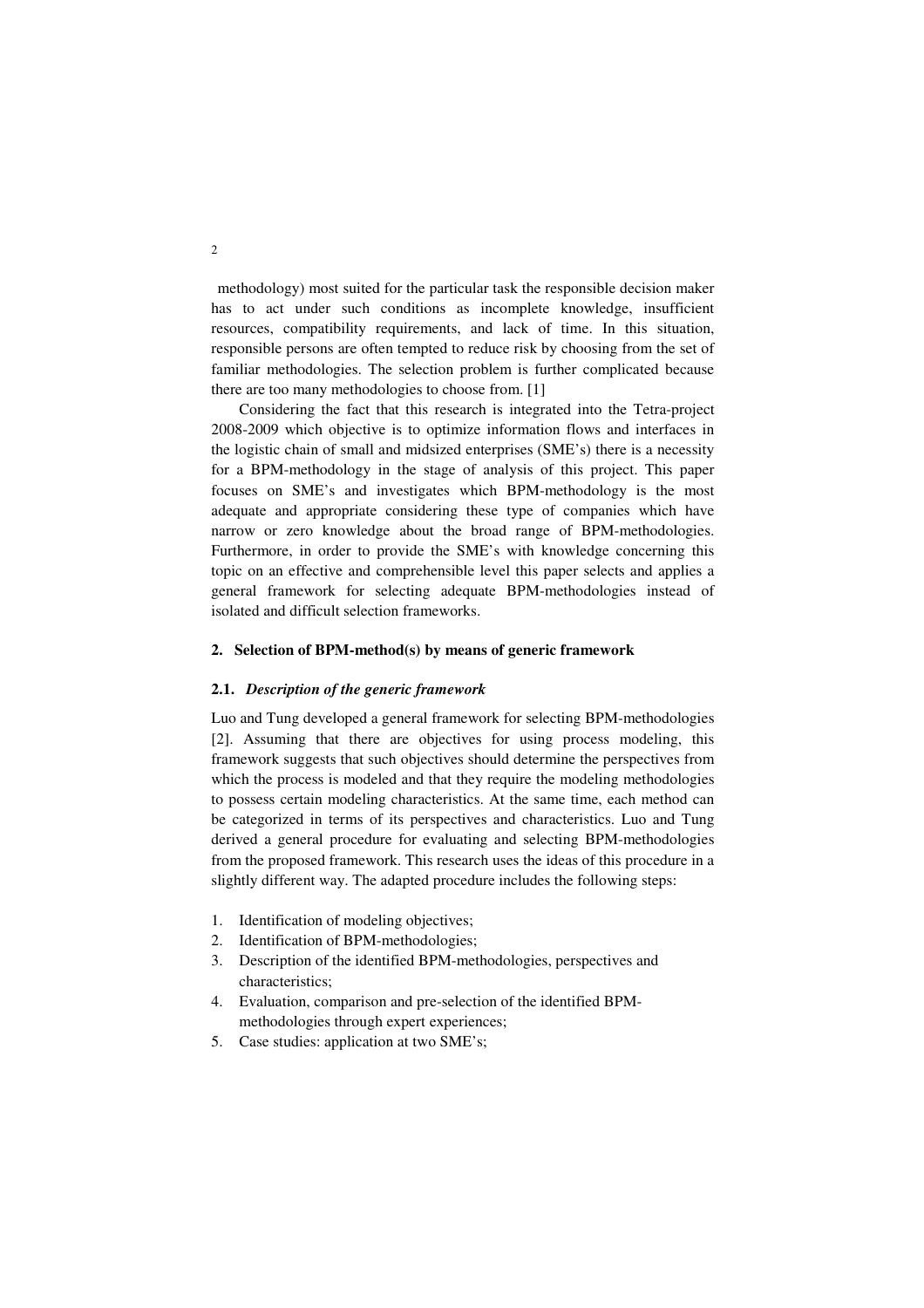- 6. Evaluation and comparison of the pre-selected BPM-methodologies through user experiences;
- 7. Selection of the most adequate and appropriate method(s).

This paper emphasize the intention towards a foundation of such a framework based on a method ranking approach combined with a case based approach for SME's as the target group.

The rest of the paper is organized as follows: in the next section, the modeling objectives and the BPM-methodologies related to those objectives are identified. In section 2.3, the pre-selection through expert experiences are held. In section 2.4, two groups of user experiences support the procedure concerning the comparison and evaluation of BPM-methodologies. Section 3 describes the research conclusions.

#### **2.2.** *BPM-methodologies related to modeling objectives*

Luo and Tung classify process modeling objectives into the following three categories: communication, analysis and control [2]. Since SME's, particularly in a growing phase, the growth might be blocked due to weak business processes. Those SME's can enhance the growth rate through investments in business information systems. Though, it's recommended to optimize and improve business processes before implementing information systems. This issue requires communication and analysis of current business processes to reengineer afterwards. Preferable, the re-engineered business processes must be often controlled and monitored.

Aguilar Saven proposes a framework to classify the BPM-methodologies according to their purpose [3]. Figure 1 shows this framework, where by the BPM-methodologies applicable to the identified modeling objectives are clearly defined with a rectangle. Moreover the category 'active' on the x-axis is left out of consideration due to the high level of complexity of the BPM-methodologies regarding SME's. The conclusion is that the following methods fits well with the three modeling objectives (communication, analysis and control): Gantt chart, SSM-Rich Pictures, IDEF0, IDEF3, RID, DFD, RAD and Flow chart.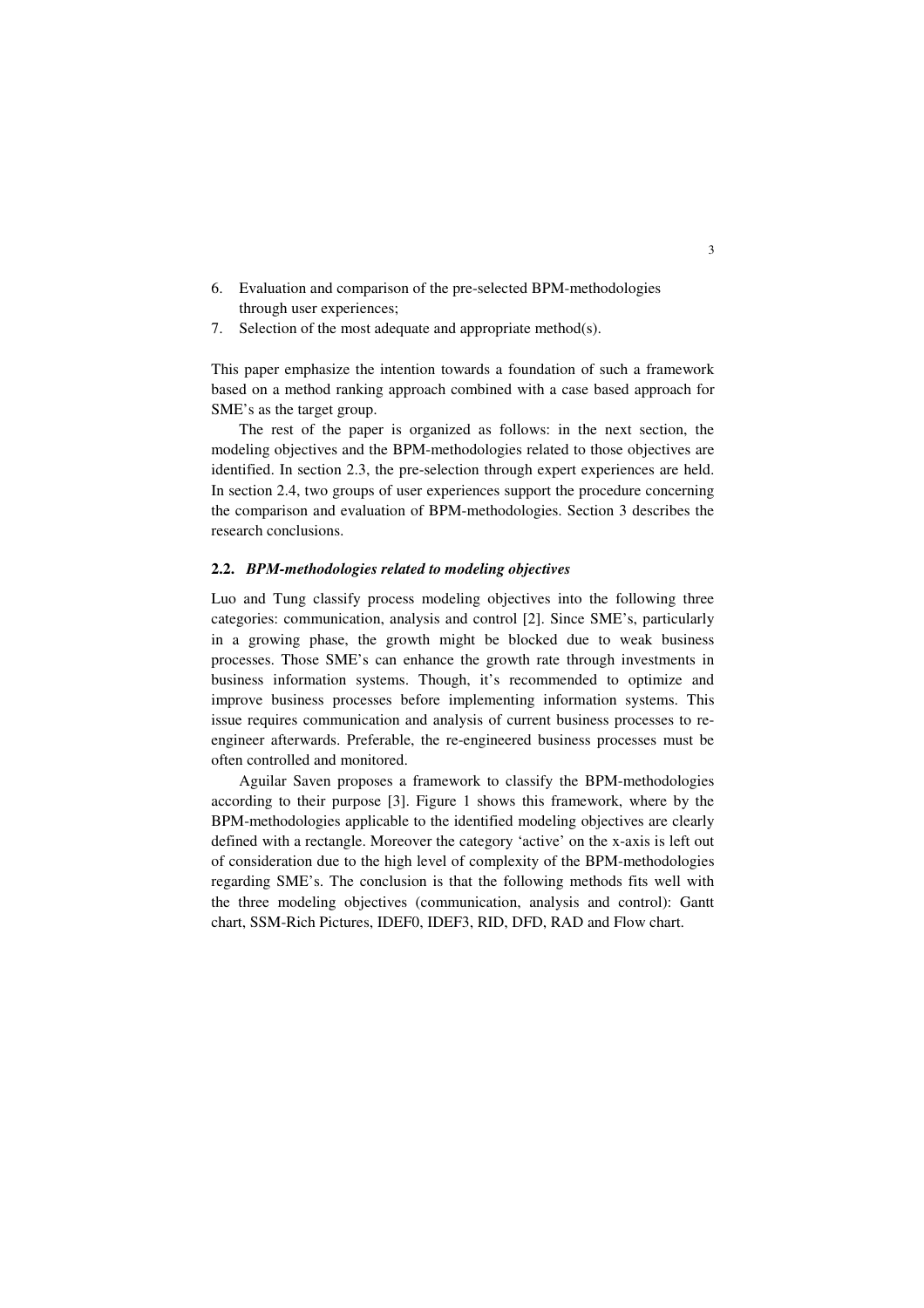

Figure 1. Classification framework for BPM-methodologies

### **2.3.** *Pre-selection of BPM-methodologies*

The knowledge and opinions of four experts, particularly methodology, business and ICT experts, are blended. According to these experts:

- IDEF0 en IDEF3 are too complex and target engineers or system designers as modeling stakeholders. Thus, IDEF0 and IDEF3 aren't adequate for SME's.
- Gantt charts are meant for planning purposes and not for process modeling.
- SSM-Rich picture is not an adequate BPM-methodology since stakeholders just simply draw pictures to get their individual intuitive insights.
- Role interaction diagram shows the sequence of process activities related to different roles, but this methodology doesn't provide any structure which has consequences, like very complex models.
- Role activity diagram, flow chart and data flow diagram are the most adequate and applicable BPM-methodologies for SME's. The following paragraph summarizes the reasons for this choice.

The RAD en flow chart focus on the workflow of business processes with indication of relations between roles. Please note that not the linear flow chart is taking into account but the cross-functional flowchart which uses swim lanes to define the roles. The RAD and flow chart belongs mainly to the functional, behavioral, organizational perspectives whereas the DFD mainly has an informational perspective. Therefore, all experts

4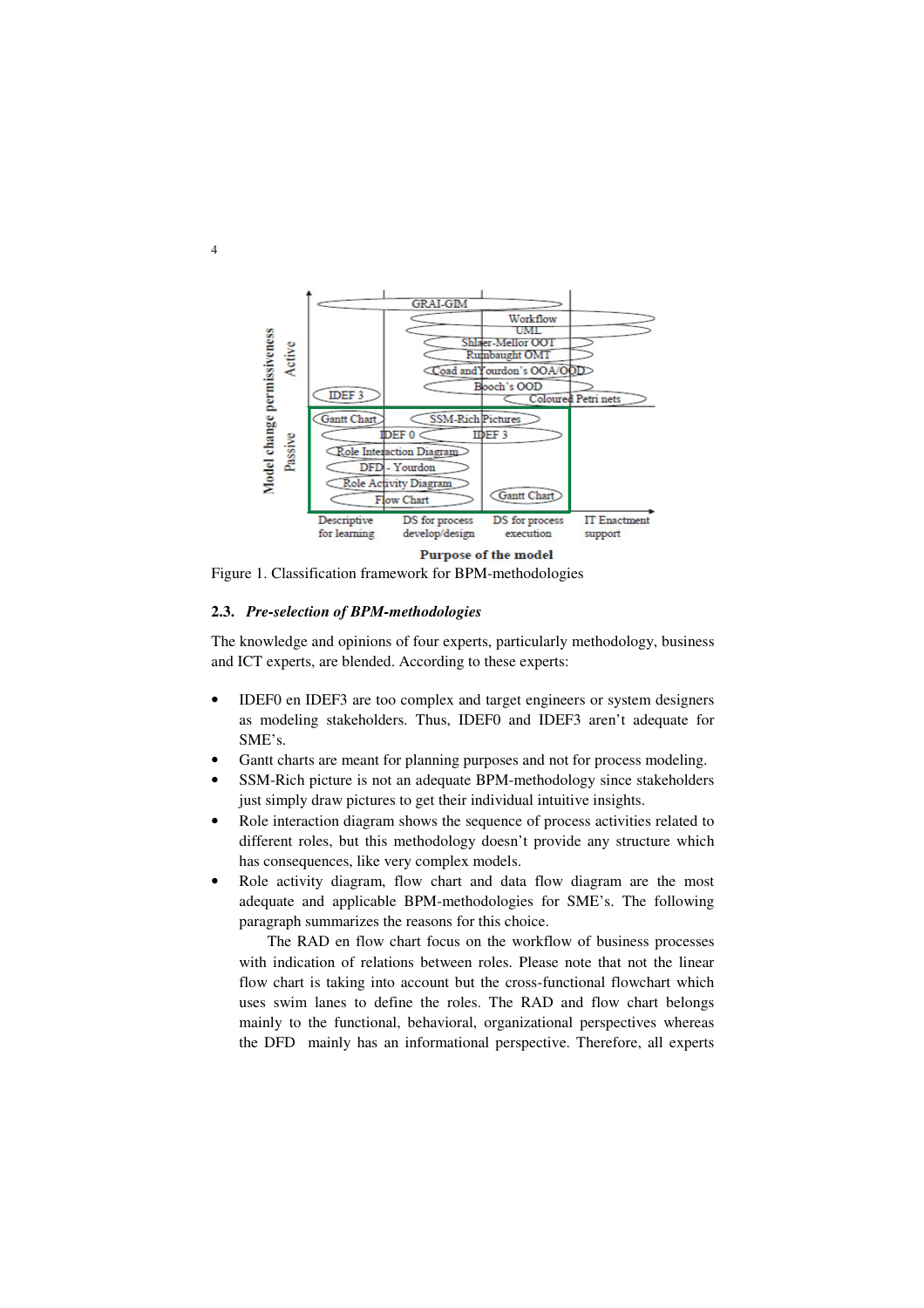agree that processes needs to be modeled with the DFD after the workflow has been modeled with the RAD or flow chart. The latter BPMmethodologies conflict each other since they provide the same insights of business processes though on an other way. Notice that the difference in presenting models may influence the level of user-friendliness. This issue is handled in next section.

## **2.4.** *Evaluation and comparison of the pre-selected BPM-methodologies through user experiences*

The research contains two case studies which provide the models of specific business processes of two SME's. These business processes are modeled with the RAD, flow chart and DFD. The objective is to compare and evaluate the three BPM-methodologies by using the business process models during surveys for user experiences. Two different user groups are surveyed. One group consists of persons working for the two SME's. The other group consists of students who haven't any knowledge about the business processes of these two SME's.

## 2.4.1 First group of users – internal stakeholders

Two persons, manager and planner, of both SME's are asked to define their expectations towards business process models and evaluate the RAD, flow chart and DFD using the models and based on a set of criteria. The criteria are divided along perspectives and characteristics. The BPM-methodology which has the best match between the expectations and evaluations should be the best one for a SME. Table 1 shows the results of the surveys.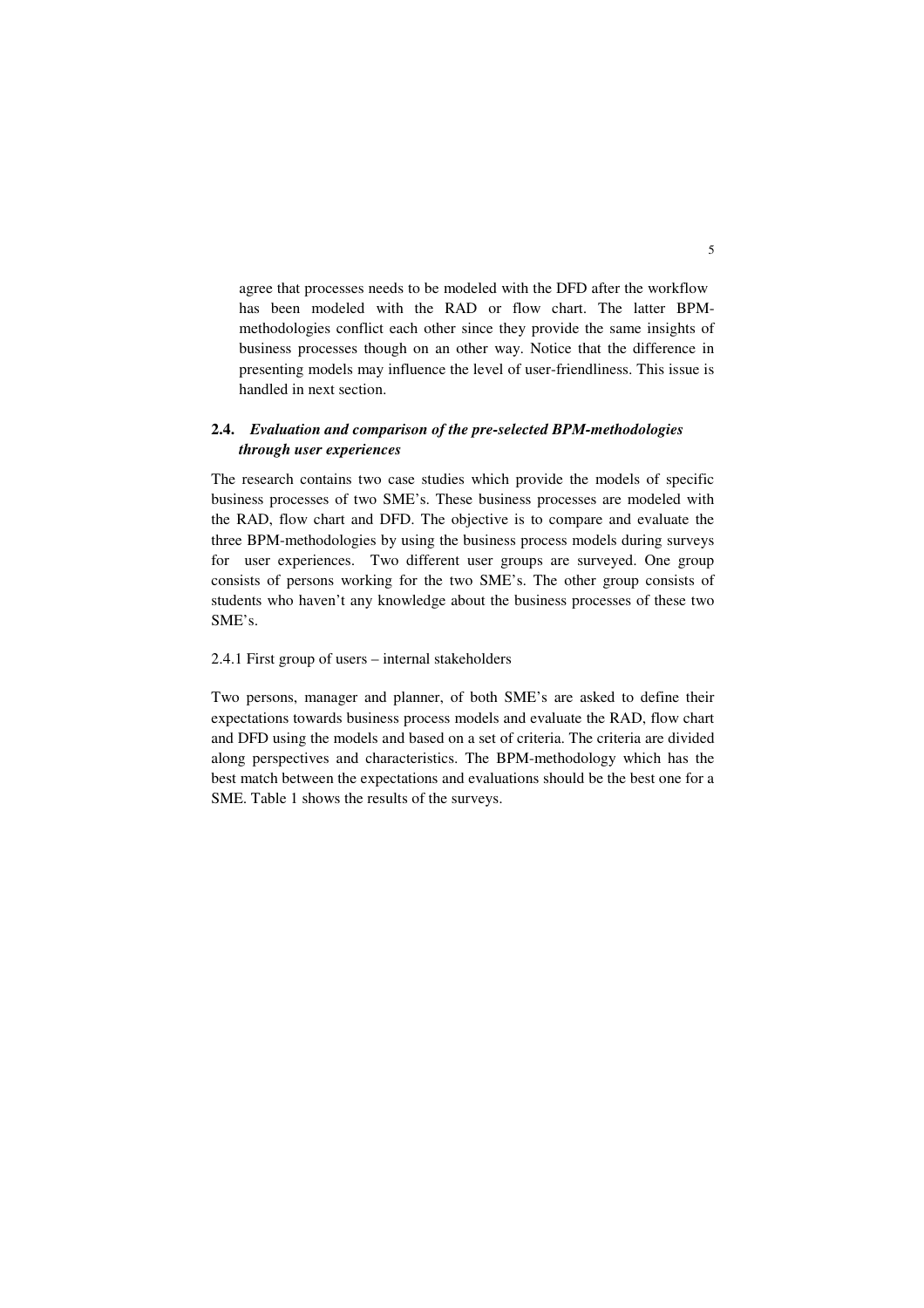|                                                                |                     | <b>Expecta-</b><br>tions                    | <b>Evaluation</b> |                |                  |
|----------------------------------------------------------------|---------------------|---------------------------------------------|-------------------|----------------|------------------|
|                                                                |                     |                                             | Flowchart         | <b>RAD</b>     | <b>DFD</b>       |
|                                                                | <b>Perspective</b>  | Activity, roles,<br>information,<br>systems | Idem              | Idem           | Infor-<br>mation |
| $\mathbf c$<br>h<br>a<br>r<br>a<br>$\mathbf c$<br>t.<br>e<br>r | Ease to             |                                             | 4                 | 4              | 2                |
|                                                                | understand          |                                             | 4                 | 3              | $\overline{2}$   |
|                                                                | (user friendliness) |                                             |                   |                |                  |
|                                                                | Ease of use         | $\overline{4}$                              | 4                 | $\overline{2}$ | $\overline{2}$   |
|                                                                | (User friendliness) | 2                                           | 3                 |                | 2                |
|                                                                | Scale               | 3                                           | 2                 | 4              | $\overline{2}$   |
|                                                                |                     | 3                                           | 2                 | 4              | 3                |
|                                                                | Flexibility         | $\overline{2}$                              | 3                 | 3              | $\mathfrak{D}$   |
|                                                                |                     | 3                                           | 2                 | 4              | $\overline{c}$   |
| Ť                                                              | Formality           | 2                                           | 2                 | 4              | $\overline{2}$   |
| S                                                              |                     | 3                                           | 3                 | 3              | 3                |
|                                                                | Time                | 3                                           | 4                 | 4              | $\overline{2}$   |
| c                                                              |                     |                                             | 4                 | $\mathfrak{D}$ | $\mathfrak{D}$   |

#### Table 1. Results of the surveys at user group  $1^a$

Table 1 concludes that the flow chart has the best match between the expectations and evaluations. More specific, the flow chart has great marks for criteria like time, ease of use and comprehensibility.

2.4.2 Second group of users – external stakeholders

This group consists of 42 students and their task was to fill in questionnaires regarding to the business processes of the two SME's. They have done this by using the models designed with the RAD, flow chart and DFD. 14 students have been allocated to each BPM-methodology.

Different criteria are measured. The first four criteria in table 2 are measured by asking questions about the process models and, of course, which are related to those criteria. Students who answered the questions right got a mark of 1 point, those who answered on a moderate level 0,5 point and a wrong answer is equal

-

<sup>&</sup>lt;sup>a</sup> Point scale for expectations: 1: not important, 2: less important, 3: important, 4:very important Point scale for evaluations: 1: bad, 2: moderate, 3: good, 4: perfect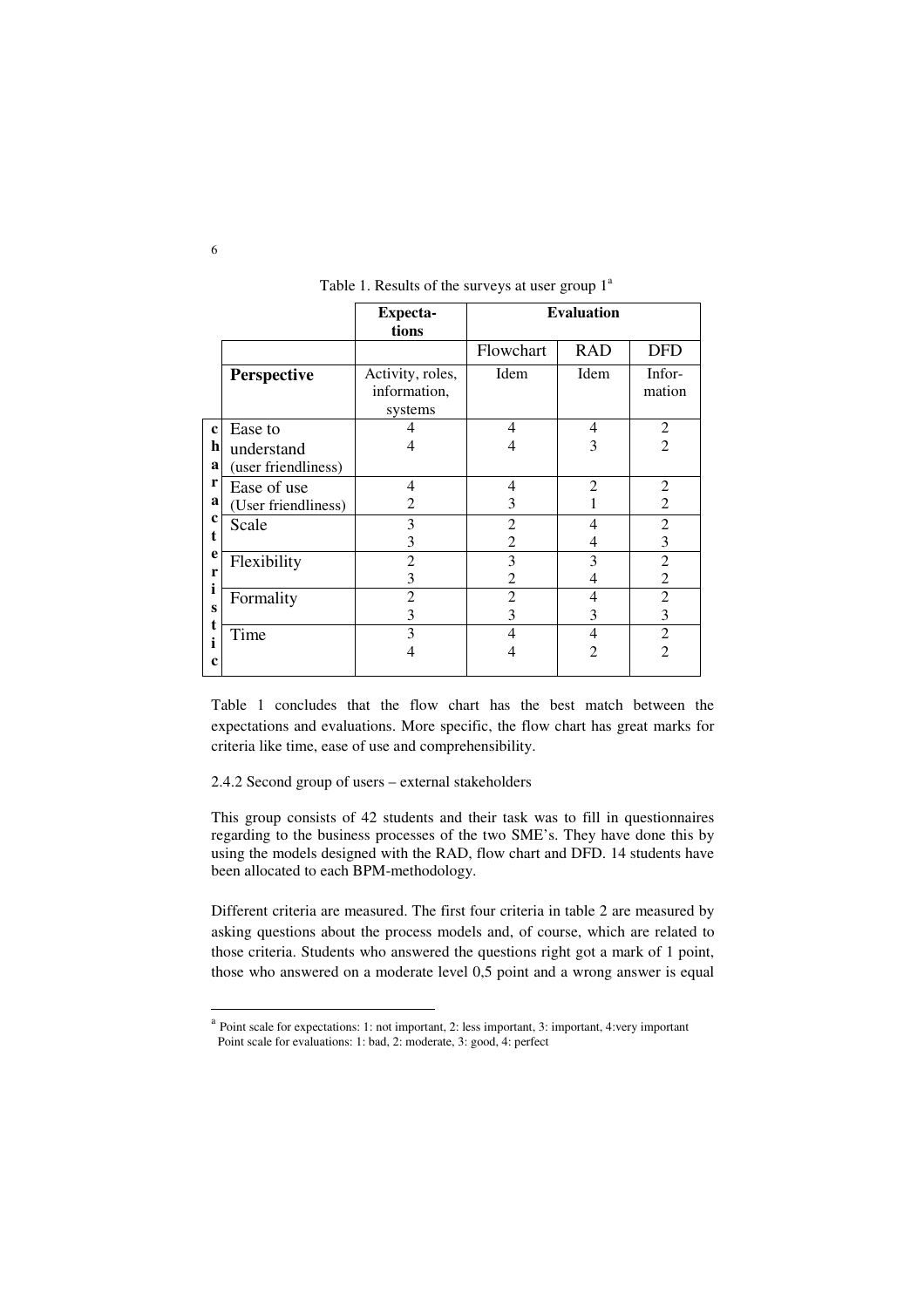to 0 point. The criteria 'Analysis' and 'Ease of use' are measured in a different way. At the end of the exercise students gave their opinion about these criteria. The following question concerning 'Analysis' was asked to the students: 'to what extent have the models helped you to answer the questions?'. The question concerning 'Ease of use' was: 'To what extent were the models comprehensible?'. Next, the time which each student used for answering the questions was also taken into account. The criterion 'total score' defines the total points each student gained.

All the measurements for each criterion are collected for each BPMmethodology. In this way it's possible to rank each BPM-methodology according to each criterion. Table 2 shows the rankings.

|                          | <b>RAD</b> | Flow chart | <b>DFD</b> |
|--------------------------|------------|------------|------------|
| Insights into structures |            |            |            |
| Insights into coherence  |            |            |            |
| Roles                    |            |            |            |
| Information              |            |            |            |
| Analysis                 |            |            |            |
| Ease of use              |            |            |            |
| Time                     |            |            |            |
| Total score              |            |            |            |

Table 2. Rankings of each BPM-methodology<sup>b</sup>

Table 2 concludes that the RAD is the number one for all the criteria and generally the flow chart and DFD have the same ranking.

### **3. Conclusion**

-

The most adequate and appropriate BPM-methodology for a SME depends on the targeted stakeholder. Modelers who are internals of the SME and have experience with a particular BPM-methodology will prefer that specific methodology. This research shows that the majority of the internals often uses flow charts and prefer to keep that choice. That choice is also influenced by the flow charts' simplicity and flexibility in the syntax.

However, external stakeholders, who probably haven't any knowledge about an SME's business processes, prefer the RAD due to the ease of use and high level of comprehensibility. These criteria are optimal due to the RAD's

b Point of scale: 1: perfect, 2: moderate, 3: bad.